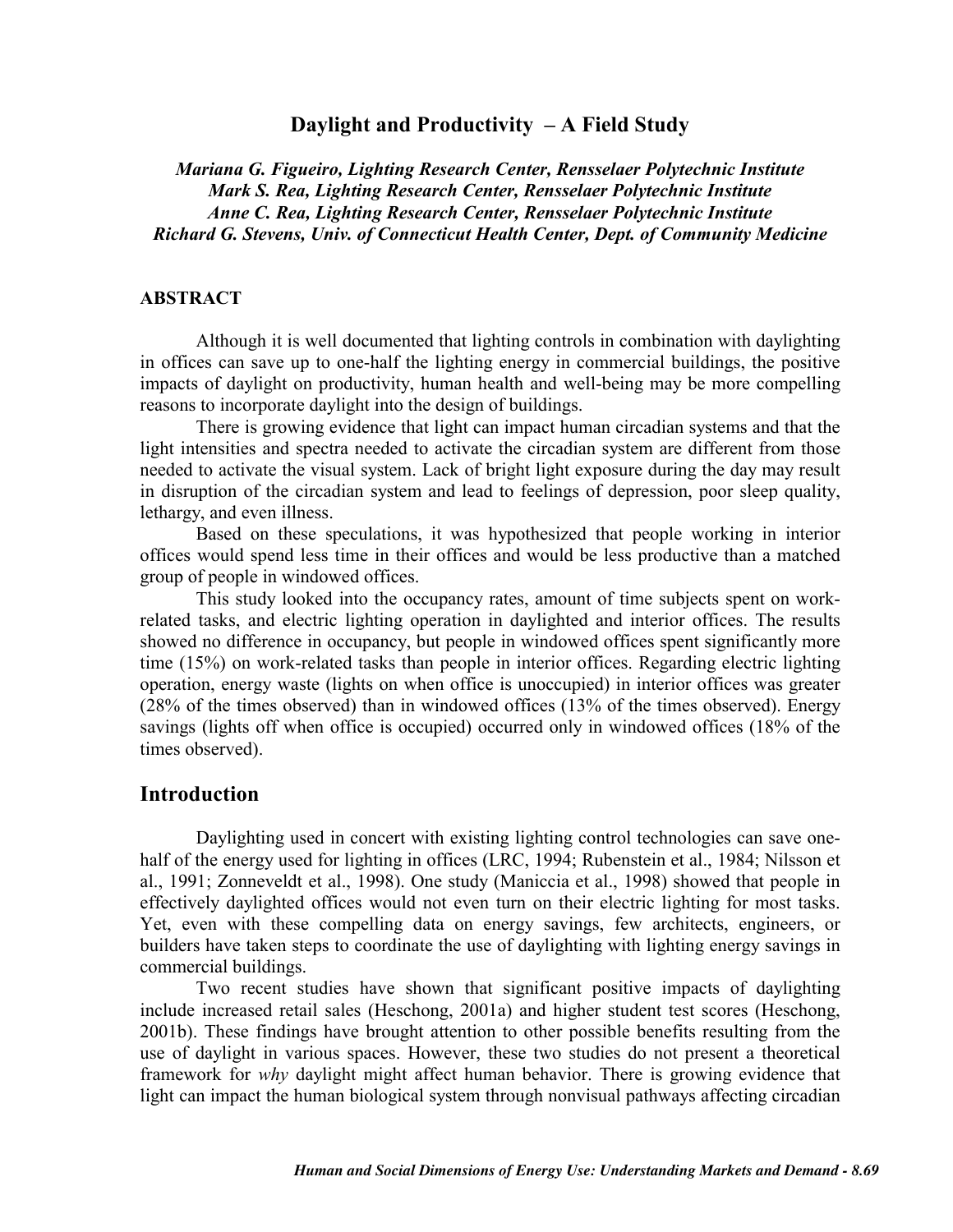regulation (Stevens and Rea, 2001). Even though this hypothesis was not tested directly in this study, the literature suggests that circadian regulation might be an important underlying biophysical reason for exposing people to bright light during the day.

 It is beyond the scope of this paper to review the large body of research on circadian photobiology (but see McIntyre et al., 1989; Lewy et al., 1982; Lack et al., 1983; Stevens and Rea, 2001). What seems clear, however, is that disruption of the circadian pattern of sleep (Wehr et al., 1995), alertness (Lack et al., 1993), and task performance can occur with either too much light at night or too little light during the day.

 Perhaps, then, the strong preference for daylighted spaces by office workers (Hartleb and Leslie, 1991) may have a foundation in circadian regulation. To counteract circadian disruption, we hypothesized, people in interior offices may "self-medicate" themselves by spending more time out of the office visiting locations with bright light. such as those of their colleagues in windowed offices. A recent study showed that social interactions also impact circadian rhythms (Schaap and Meijer, 2001), so people in interior offices may also engage in relatively more conversations with other people, in person or on the phone, in an unconscious attempt to synchronize their circadian systems with the day-night cycle.

 These speculations led to the hypothesis that people in interior offices would be less productive than a matched group of people in windowed offices during winter months when access to daylight is minimized. Operationally, it was reasoned that people in interior offices should spend less time in their offices due to illness or self-medication in bright locations. They should also spend less time on work-related tasks, instead spending more time talking to co-workers in person and to others on the telephone.

It was essential, therefore, to find a work environment with both interior and windowed offices housing employees assigned to the same work-related tasks. Moreover, it was important to identify a business where "productivity" could be easily assessed. We were very fortunate to identify a modern office building with a relatively large number of interior and windowed offices (81) housing relatively young employees performing computer-related tasks as part of their primary job functions. Although it was impossible to analyze "productivity" directly, we could observe whether employees were engaged in computer tasks or performing other functions in the space. Therefore, we were able to study matched samples of employees housed in interior and in windowed offices who performed the same or similar computer tasks.

Electric lighting operation in windowed and interior (including private) offices was also observed. Combined with the occupancy data, it was possible to assess lighting energy waste (i.e., light operation in vacant offices). Based on a number of previous studies (e.g., Maniccia et al., 1998 and 1999), it was hypothesized that less lighting energy would be wasted in windowed offices than in interior offices.

## **Methods**

## **Site**

The study was conducted at a software development company located in upstate New York. One hundred forty-one desk spaces distributed in 81 offices were selected for the study: thirty-five windowed offices with two desk spaces each, totaling 70 desk spaces in windowed offices; twenty-five interior offices with two desk spaces each, totaling 50 desk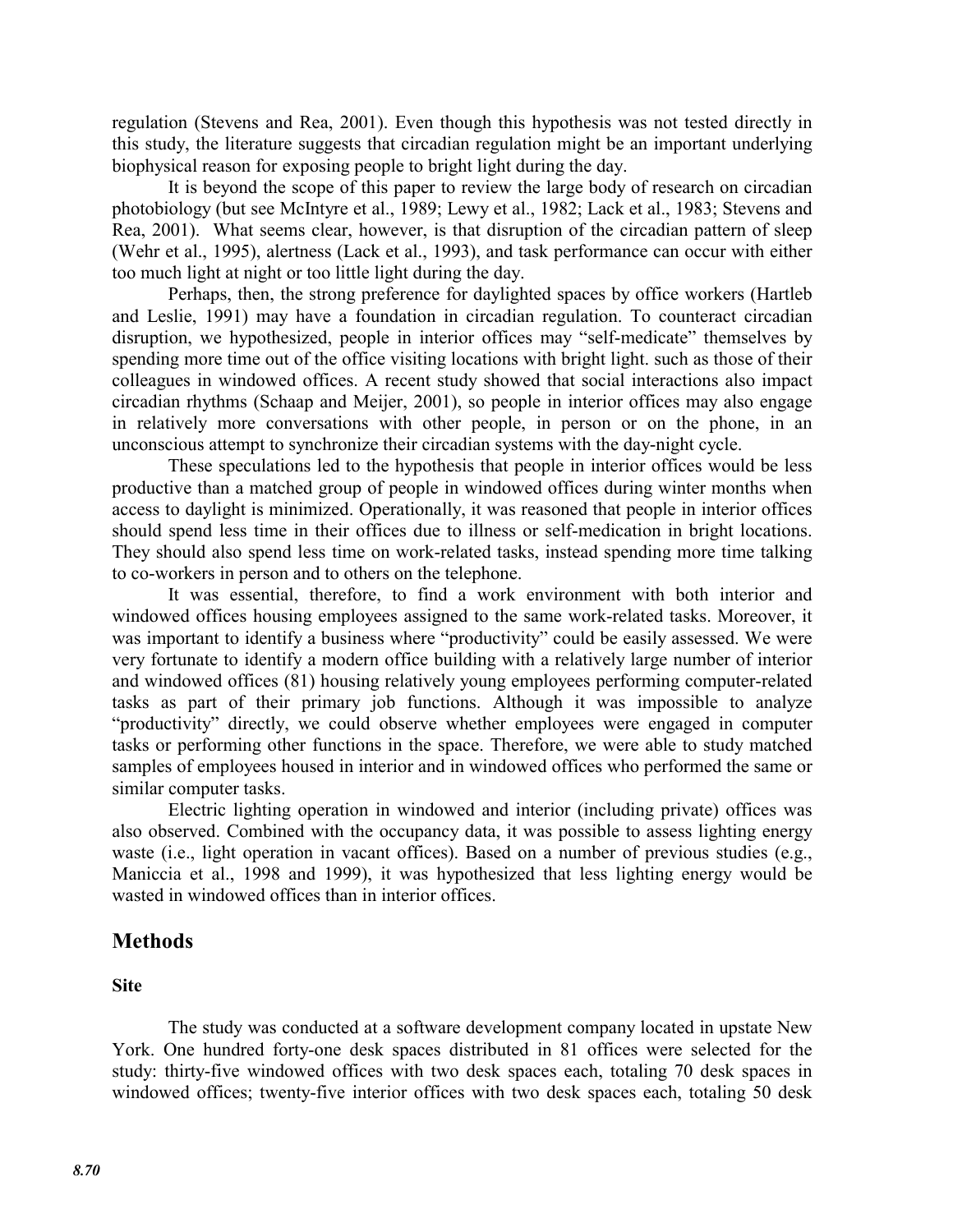spaces in interior offices; and twenty-one private (interior) offices with one desk space each, totaling 21 desk spaces in private (interior) offices.

#### **Population**

Information about employee ages and salaries was not available, but the Human Resources Director provided a description of the office occupants selected for the present study. Only one executive occupied a two-person, windowed office. All other executives occupied private offices. About one-half of the occupants in private (interior) offices held executive positions and were typically older than the rest of the employees; therefore, they were excluded from the occupancy analysis, described below. These other employees were all about the same age (late 20's and early 30's) and were reported to have similar job positions and salaries. Four groups were identified, each occupying different sections of the building. The Human Resources Director, however, repeatedly assured us that there was no systematic separation of employees within groups into interior or exterior offices. Engineers were located on the west side of the building, the quality assurance and web development groups were located on the east side, and documentation personnel were located on the north side of the building.

#### **Lighting Conditions**

A variety of lighting systems were used in the facility. Every office had two 2' x 4' recessed fluorescent light fixtures (troffers) with small-cell parabolic louvers (luminaire efficiency  $\approx 30\%$ ), each containing three 32-W fluorescent lamps. Wall switches located inside each office near the door controlled both fluorescent lamp luminaires. In 71 desk spaces (50% of the offices), wall sconces, halogen torchieres, table lamps, desk lamps, or undercabinet lighting were used in addition to the overhead lighting. Forty-five interior desk spaces (63% of that group) had task and/or supplementary lights, while only 26 windowed desk spaces (37%) had them.

All offices with two desk spaces had one desk near the door and one desk at the back and were approximately 10 feet by 16 feet in size. In windowed offices, the back desk position was near the window. Light levels were measured once at the end of the study (during a morning in March) using a calibrated illuminance meter. Horizontal and vertical illuminances were measured with only the overhead light on because this was the only lighting system common to all offices. Horizontal illuminances were measured by placing the illuminance meter on the work plane, near the computer. Illuminances at the eye (vertical orientation) were measured by placing the illuminance meter at a position approximating that of the eyes of a person sitting at the desk, facing the computer. Light levels in interior offices, both near the door and at the back, ranged from 10 to 603 lx on the desk and 11 to 367 lx at the eye. Light levels in windowed offices were more variable due to ever-changing sky conditions and positions of the mesh shades. (The positions of the mesh shades were not analyzed in this study.) In windowed offices illuminances on the desks near the window ranged from 41 to 2390 lx; near the door values ranged from 71 to 434 lx. Illuminances at the eye for desk spaces near the window were between 73 to 1105 lx; near the door values ranged from 15 to 175 lx. Vertical illuminances near windows were often above 2500 lx, so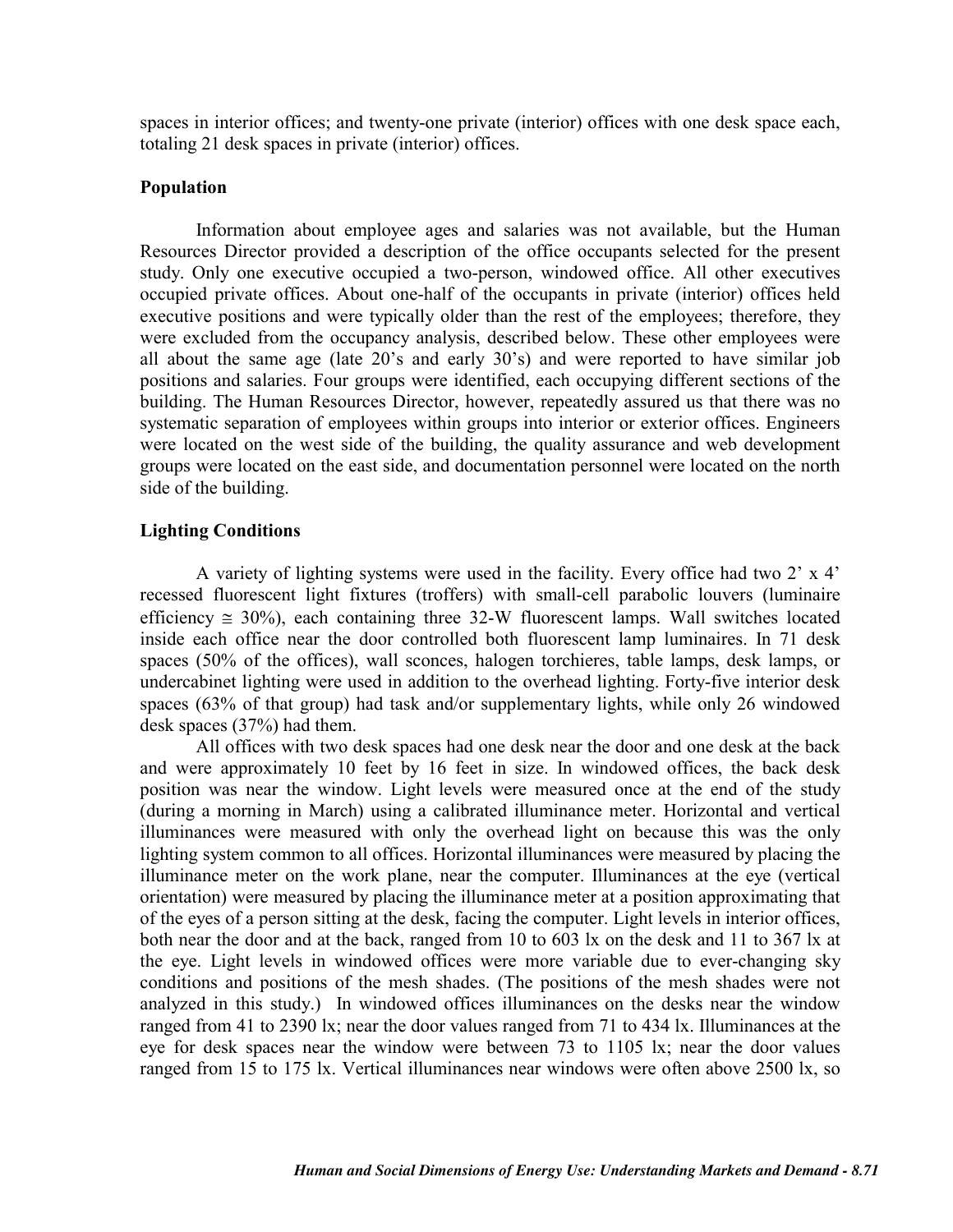depending upon the direction of gaze, illuminances at the eye could have been quite high for all occupants of windowed offices.

## **Data Collection**

Sampling is a practical and proven method for estimating characteristics of a large population. Rea and Jaekel (1983, 1987) found very high correlations (r>0.98) between detailed (e.g., continuous video monitoring) and sampling techniques. Periodic visits to a space provided an accurate method for obtaining occupancy and light operation data (Maniccia et al., 1999). Due to lower costs and higher practicality, a systematic sampling technique for both light operation and occupancy was used in this study.

The LRC hired a temporary employee during the 9-week period of the study (from January  $8<sup>th</sup>$  to March 15<sup>th</sup>) to walk through the building and document occupancy (yes or no), occupant task (computer, paperwork, talking, on the phone, or "other"), and electric light operation (on or off) for all light sources. This temporary employee was not aware of the goals of the study. The observation form was filled out 5 times a day (starting at 8:00 am, at 10:00 am, at 12:00 pm, at 2:00 pm, and at 4:00 pm). Two hundred twenty-five observation periods were planned (5 times per day x 5 days/week x 9 weeks), but due to one holiday (Martin Luther King, Jr. Day, January  $15<sup>th</sup>$ ) and the temporary employee's illness, eight observational periods were not available, thus, a total of 217 observation periods of 141 desk spaces were used for all data analyses. All 141 desk spaces were included in the analysis for electric lighting operation, but because executive offices were excluded, a total of 120 desk spaces were used for the analysis for occupancy and occupant tasks. The number of observation periods was the same for all data analyses.

# **Results**

## **Data Analysis**

Two separate analyses were performed on the data. The first analysis assessed patterns of light operation and occupancy in windowed, interior, and private (interior) offices. The second analysis focused on different tasks performed in windowed and in interior offices. Private offices were excluded from this latter analysis because they represented a separate population with different behavior pattern.

The first analysis estimated wasted lighting energy during the nine weeks for windowed, interior, and private offices. The analysis of wasted lighting energy did not discriminate between lighting systems or the number of occupants in an office. If any lighting system, ceiling or supplementary, was in use, the office was considered illuminated. If one or more occupants were in the office, it was considered occupied.

#### **Light Operation and Occupancy**

Figure 1 shows four categories of lighting energy use based on the observations of light operation and occupancy; energy waste, energy savings, lights on while the office was occupied, and empty. Following Rea and Jaekel (1983, 1987), energy waste was defined as light operation while the office was unoccupied. Energy savings was defined as lights off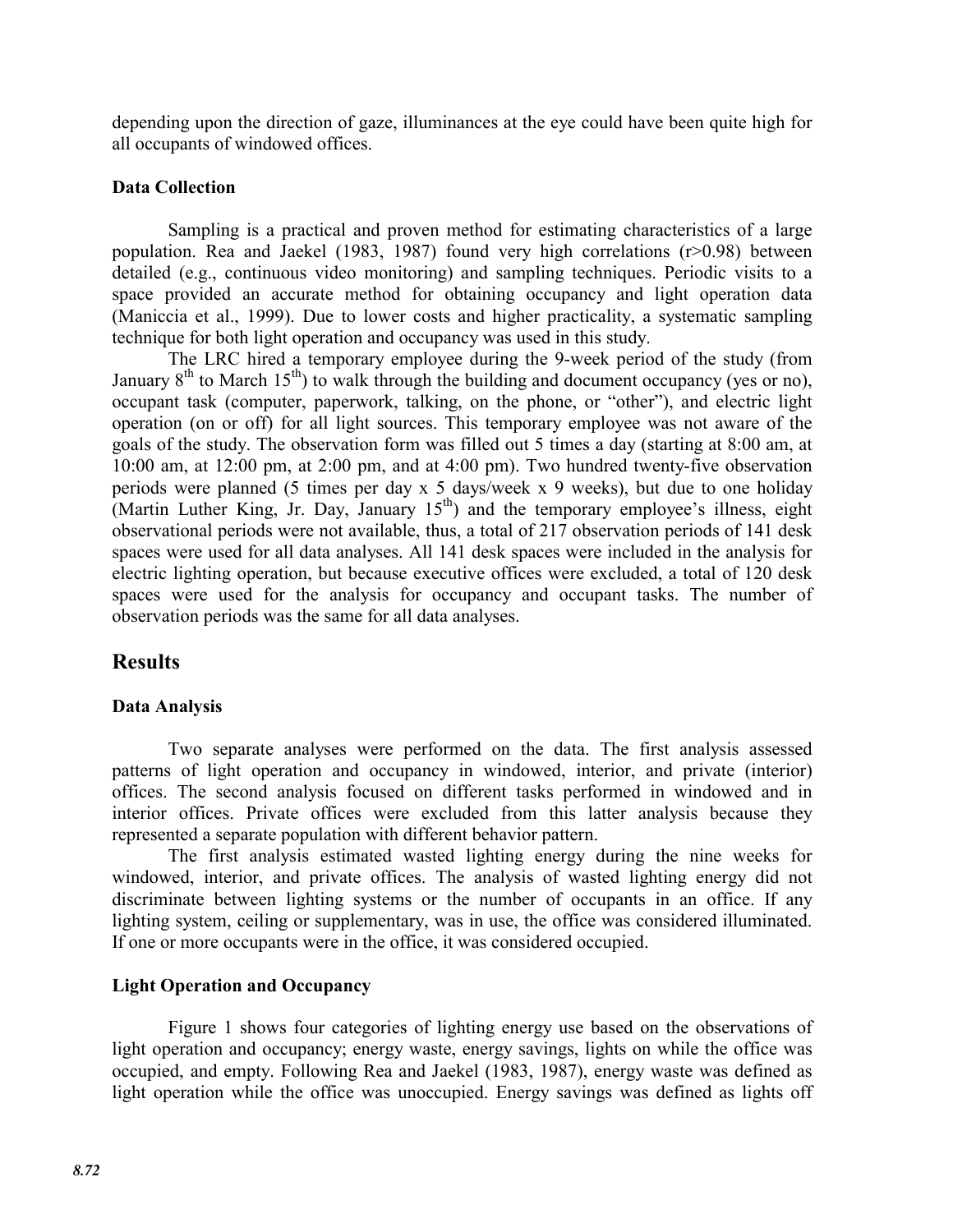while the space was occupied. Empty means lights were off while the office was unoccupied. Although it is conceivable that lighting energy use is not proportional to light operation because various lighting systems could be differentially controlled, this seems unlikely because occupants consistently used a "preferred" lighting system, including available daylight, whenever they were in the office.

## **Figure 1. Light Operation and Occupancy for Windowed, Interior and Private (Interior) Offices**



**Light Operation and Occupancy**

In windowed offices, lighting energy was saved 18% of the time, while in the interior, including private, offices energy was saved less than 1% of the time. Energy was wasted 28% of the time in interior offices and 26% of the time in private offices, while energy was wasted in windowed offices only 13% of the time.

Occupant behaviors were very different in private offices than in shared offices. Private offices were occupied only 34% of the time, while interior and windowed offices were occupied 56% and 60% of the time, respectively.

In terms of electric lighting operation, interior and windowed offices showed different effects. While windowed offices had lights on 55% of the time, interior offices had lights on 84% of the time. Private offices had lights on 59% of the time.

It is also important to note that 50% of all desk spaces had supplementary light fixtures, but 63% of these desk spaces were found in the interior offices. Not only did the interior desk spaces have lights on more often than windowed desk spaces, interior desk spaces had both overhead and supplementary light fixtures on 19% more often than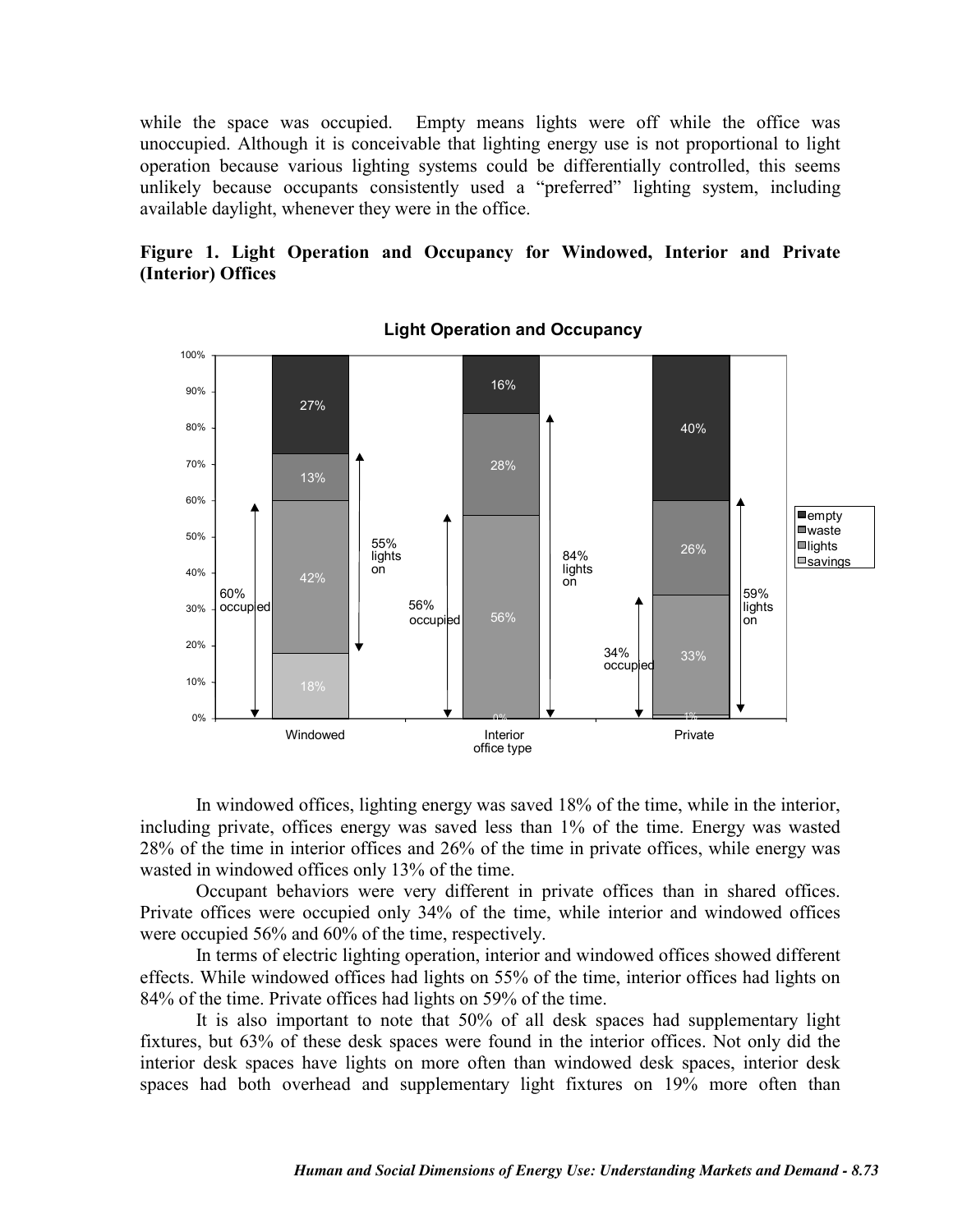windowed desk spaces. Interior desk spaces with supplementary lighting had these light sources on 20% more often than windowed desk spaces with supplementary lighting.

#### **Tasks Performed**

Figure 2 compares occupancy and the tasks performed by people at windowed and interior desk spaces. The private desk spaces were excluded from this analysis because, as stated previously, the private offices represented a separate population with different behavior patterns and tasks, whereas the interior and windowed offices were comparable in that they both had two desk spaces and their occupants held similar jobs. Although 60% of the time windowed offices were occupied and 56% of the time interior offices were occupied (Figure 1), this represents occupancy for entire offices, not individual desk spaces. Occupancy was about 41% at windowed desk spaces and 40% at interior desk spaces. Neither difference in occupancy rates was statistically significant.

## **Figure 2. Tasks in Occupied Windowed and Interior Desk Spaces (Excluding Private Offices)**



**Tasks in Occupied Windowed and Interior** 

Occupancy/task

|                |                |          |           |          |                                         |              | %                |
|----------------|----------------|----------|-----------|----------|-----------------------------------------|--------------|------------------|
| <b>Offices</b> |                |          |           |          | Computer* Paperwork Talking* Telephone* | <b>Other</b> | <b>Occupancy</b> |
| Windowed       | Average        | 30%      | 1.4%      | 5.8%     | $2.0\%$                                 | $1.2\%$      | 41%              |
|                | <b>Std Dev</b> | 1.0%     | 0.2%      | $0.7\%$  | $0.4\%$                                 | $0.4\%$      | 1.1%             |
| Interior       | Average        | 26%      | 1.3%      | 7.9%     | 3.7%                                    | 1.4%         | 40%              |
|                | <b>Std Dev</b> | 2.3%     | 0.3%      | 1.3%     | 0.3%                                    | $0.4\%$      | 2.9%             |
|                | p-value        | 0.000629 | <b>NS</b> | 0.002773 | 0.000000                                | <b>NS</b>    | <b>NS</b>        |

\* Difference is statistically significant  $(p<0.05)$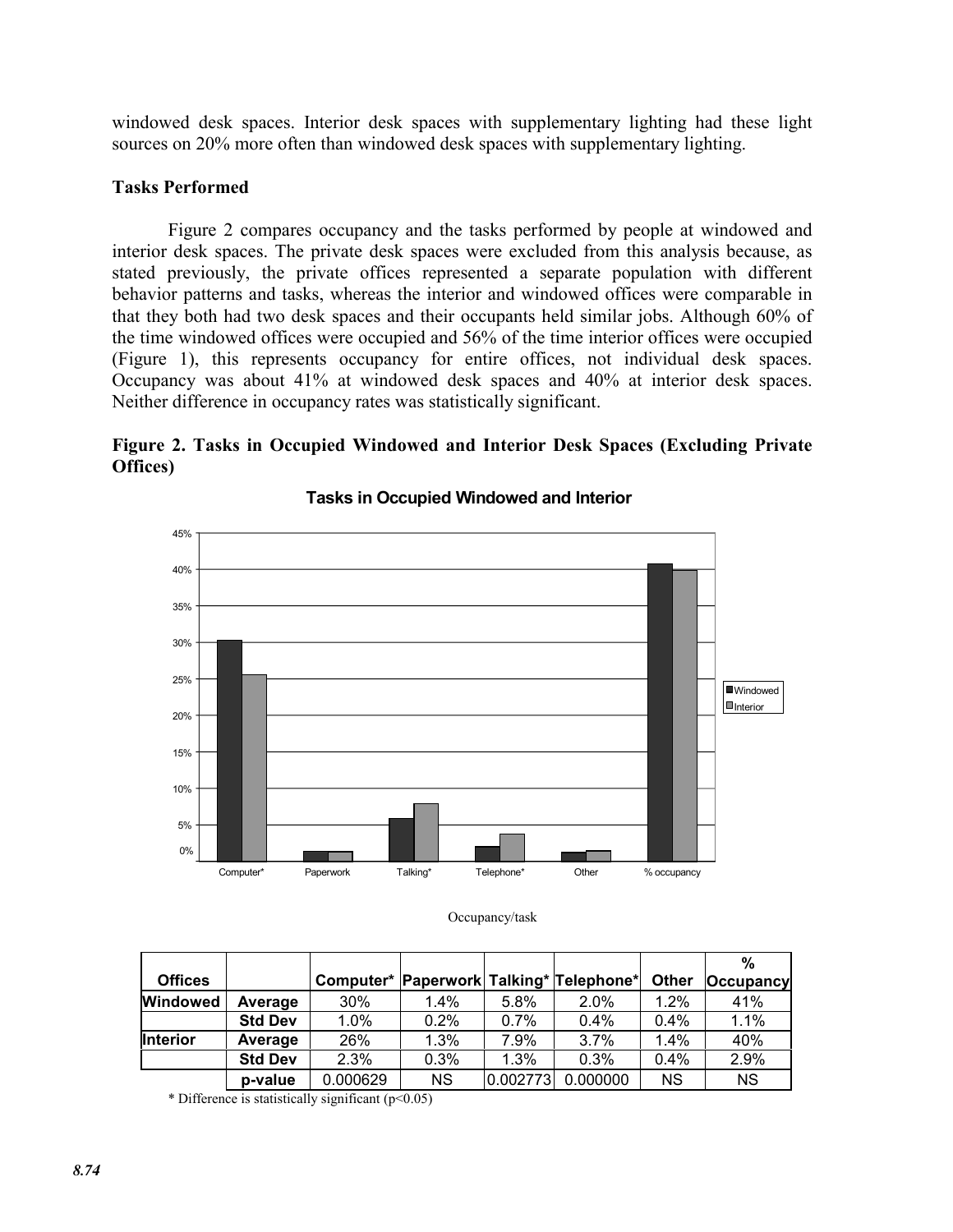Behavior patterns, however, were quite different in windowed and interior offices. The percentages of people who performed different tasks *when they were in the office*, such as working on the computer, doing paperwork, talking to people, talking on the telephone, and other tasks, were determined for each of the twenty-five observations performed each week for occupied windowed and interior desk spaces. People in windowed offices spent significantly more time working on the computer  $(t_7, p<0.001)$  and significantly less time talking to people (t<sub>7</sub>, p<0.003) or talking on the telephone (t<sub>7</sub>, p<10<sup>-7</sup>) than people in interior offices. Paperwork and the other categories were not significantly different (see Figure 2).

## **Discussion**

Electric lighting energy use, based upon observations of light operation and occupancy, was different for the three types of office spaces. All three office types wasted lighting energy (lights on in unoccupied spaces); relative to the time the spaces were occupied, private (interior) offices wasted the most lighting energy and daylighted spaces wasted the least. Earlier studies (e.g., Maniccia, et al. 1998 and 1999) have shown that daylighted spaces are associated with less wasted lighting energy than interior spaces. Often occupants work in daylighted spaces without turning their lights on. This behavior was also observed in the present study. In general then, daylight appears to be very important for lighting energy savings, as long as window treatments provide control for direct sunlight (Rea et al., 1998).

Even so, there were many opportunities to improve lighting energy savings in both interior and windowed offices. Inefficient, ad hoc lighting systems were used throughout the building. By eliminating the inefficient ceiling luminaires (except those on the emergency lighting circuits) and by replacing the inefficient supplementary and task electric lighting with more energy efficient ones, the lighting electrical load in interior offices could be reduced by 30% to 70%. By installing occupancy sensors (LRC 1992), the time the lighting would be operated could be reduced by 25%. The combined energy savings for interior offices would be between 40% and 80%. Windowed offices have less potential for energy savings than interior offices because the connected lighting load and the times the lights are on were both lower. Still, combined energy savings of approximately 25% could be realized in these windowed offices by following these recommendations.

Implementing the recommended energy saving strategies in the interior offices were estimated to save approximately \$35 per office per year, an impressive amount, but this would require an estimated investment of approximately \$300 per office. (These estimates ignore the interaction between electric lighting and energy costs associated with heating ventilating and air conditioning (Treado and Kusuda, 1980).) Clearly, these simple lighting energy saving strategies are not enticing investments to alter the existing lighting.

Enhanced productivity of employees may, however, provide a more complete view of daylighting economics. Considering that up to 92% of the building operation cost goes to paying the salaries and benefits of its occupants (Erwine and Heschong, 2000), a small increase in productivity can be a significant incentive for investment. It was shown in this study that the time occupants worked on their computers in a windowed office was approximately 15% longer than the time spent by comparable occupants in an interior office (see Figure 2). Assuming the average salary and benefits for these employees was \$70,000 per year, and that the time on the computer was, in fact, leading to greater productivity, then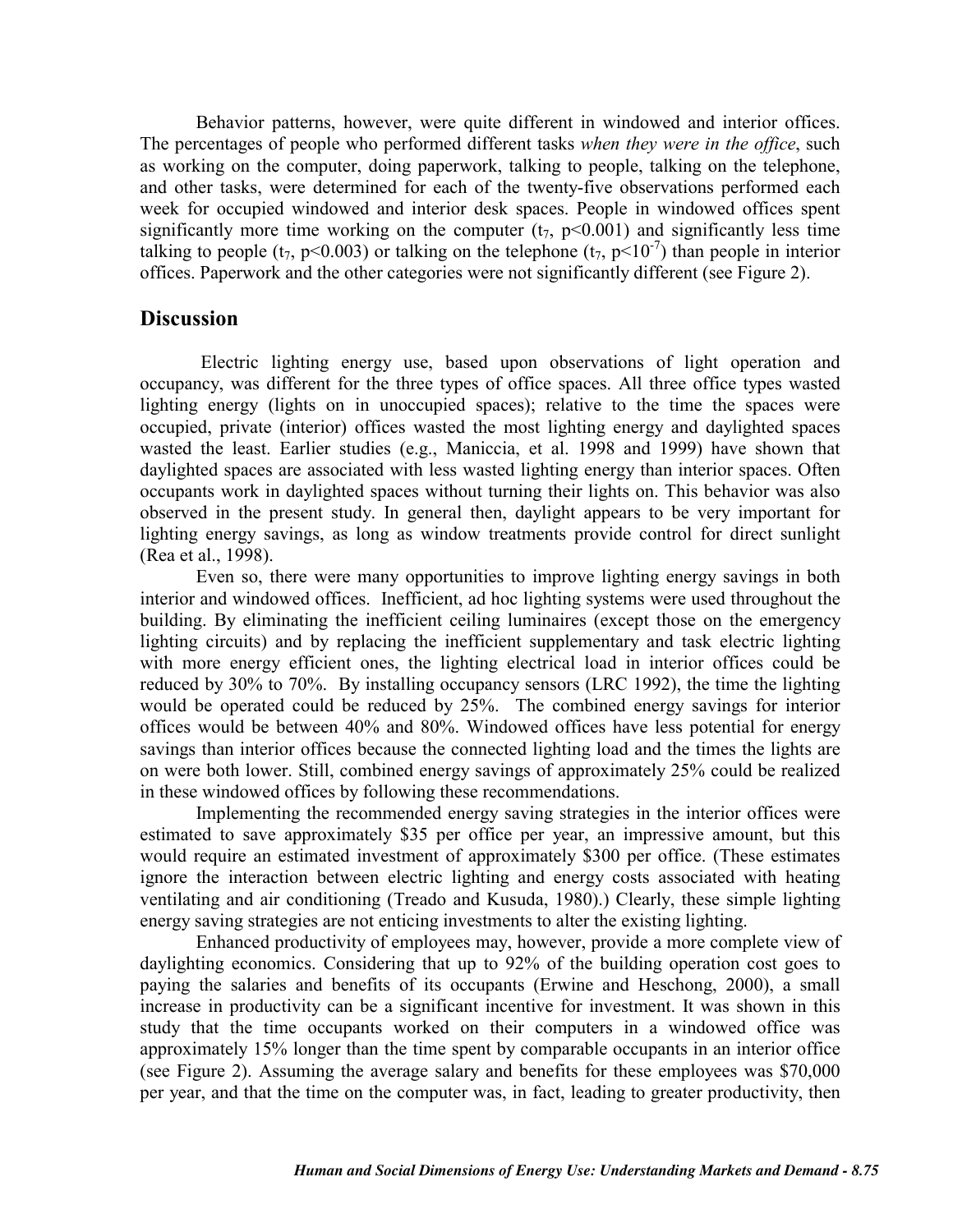daylighted offices would offer a potential benefit over interior offices of approximately \$10,000 per occupant per year. Of course, this simple argument ignores the differential costs of constructing and operating building spaces with and without windows. Moreover, a complete analysis of costs and benefits should also consider the alternative to daylight, installing and operating substantially more electric lighting to provide high light levels.

Such considerations add significantly to the complexity of the economic arguments, but before one can justify more precise and comprehensive economic arguments it is necessary to develop more confidence in the basic question. Namely, does bright light enhance productivity through activation of the circadian system? To provide a satisfactory answer to this question it is necessary to validate the findings of this and other studies suggesting that daylighting (or, more correctly, bright light during the day, can enhance productivity). For example, it is not really known whether more time on the computer means greater productivity for the occupants. Although great care was taken to collect data from a homogenous population, it is not certain whether the occupants in the interior and windowed offices were, in fact, identical. It is expected, but not known, that the effects seen here would disappear in the summer months when people have more access to bright light during nonworking hours. In short, before we, or anyone, can say that daylight enhances productivity it will be necessary to conduct additional laboratory and field studies to test the reliability and consistency of the results presented here and to test the hypothesized mechanisms by which these effects are manifested. Specifically, it is important to stay within the theoretical framework emerging from laboratory studies of circadian photobiology and within the framework of soundly designed and conducted field studies. There is certainly a lot more to learn before these results can be considered as a firm foundation for architectural practice. Nevertheless, we should all be optimistic that a concentrated line of research could lead to a new approach to building practice; one based upon the impact of bright light on circadian physiology.

## **Acknowledgements**

The authors would like to acknowledge the New York State Energy Research and Development Authority (NYSERDA) (through the Energy Center of Wisconsin) for supporting this study. Pam Lunney and Randy Brugen are also acknowledged for allowing us to use their facility and for their support during the project. Swapna Sundaran, Janani Ramanth, Ramesh Raghavan, Brian Fuller, Russ Leslie, Lenda Lyman, and Mike Wacholder are also acknowledged for their help in the project.

# **References**

- Erwine B and Heschong L. 2000. Daylight: Healthy, Wealthy & Wise. *Architectural LightingMagazine*.www.lightforum.com/library/design/daylighting/healthywealthy. html.
- Hartleb Puleo SB and Leslie RP. 1991. Some effects of sequential experience of windows on human response. *Journal of the IES* 20(1):91-99.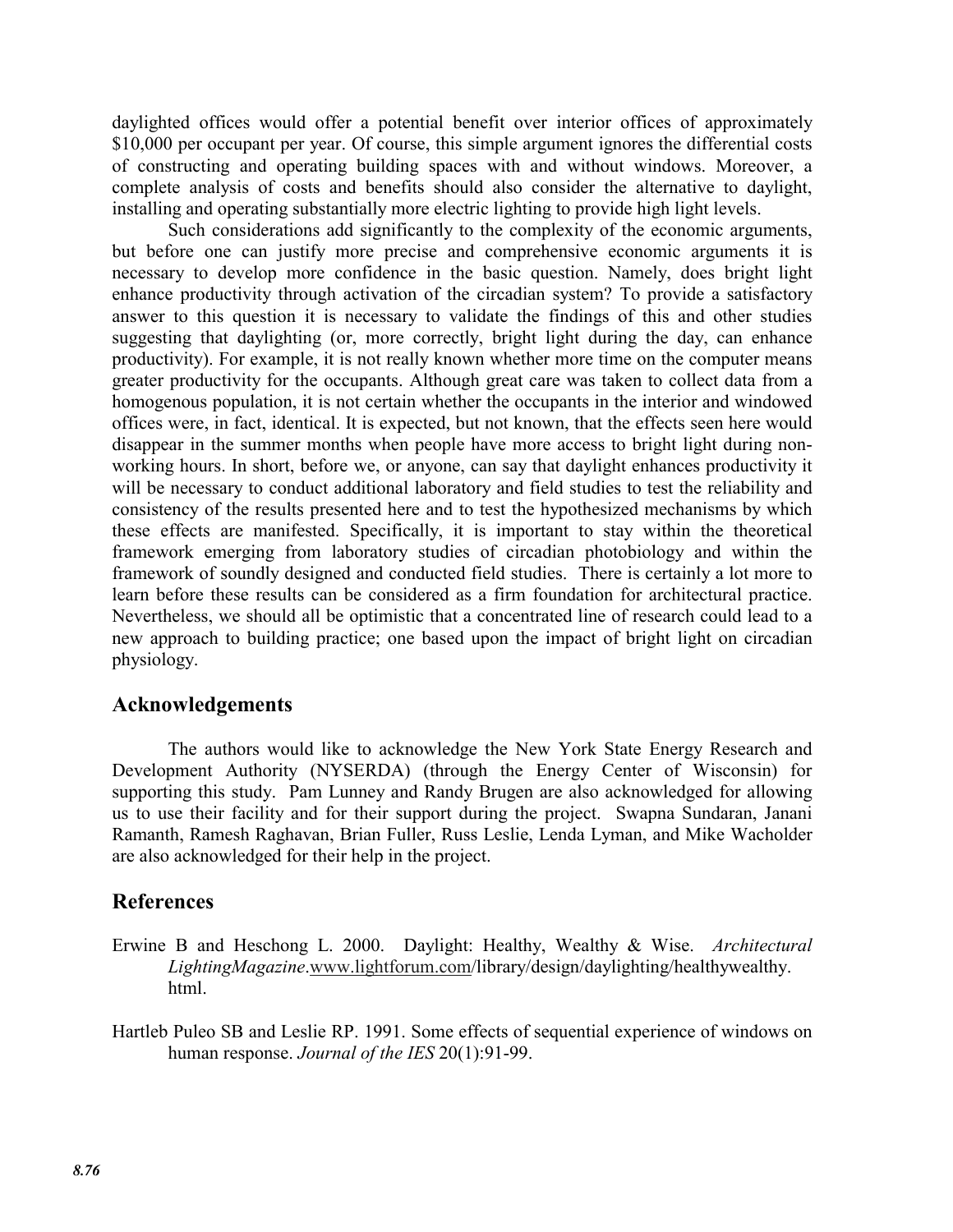- Heschong L, Wright R, Okura S. 2001a. Daylighting impacts on Retail Sales Performance. *Conference Proceedings of the Illuminating Engineering Society of North America:*  233-240.
- Heschong L, Wright R, Okura S. 2001b. Daylighting impacts on Human Performance in Schools. *Conference Proceedings of the Illuminating Engineering Society of North America:* 261-274.
- Lack L, Wright H. 1993. The effect of evening bright light in delaying the circadian rhythms and lengthening the sleep of early morning awakening insomniacs. *Sleep* 16(5):436- 443.
- Lewy AJ, Kern HA, Rosenthal NE, Wher TA. 1982. Bright artificial light treatment of a manic-depressive patient with seasonal mood cycle. *American Journal of Psychiatry* 139(11):1496-1498.
- Lighting Research Center, Rensselaer Polytechnic Institute. 1992. *Specifier Reports: Occupancy Sensors*. Troy, NY.
- Lighting Research Center, Rensselaer Polytechnic Institute. 1994. *Lighting Controls: A Scoping Study*. Troy, NY.
- Maniccia D, Rutledge B, Rea M, Narendran N. 1998. A Field Study of Lighting Controls. Lighting Research Center, Rensselaer Polytechnic Institute.
- Maniccia D, Rutledge B, Rea MS, Morrow W. 1999. Occupant control of manual lighting controls in private offices. *Journal of the IES*, 28(2):42-56.
- McIntyre IM, Norman TR, Burrows GD, Armstrong SM. 1989. Human melatonin suppression by light is intensity dependent. *J. Pineal Research* 6:149-156.
- Nilsson P and Aronsson S. 1991. Energy-efficient lighting in commercial buildings: A comparison of nine buildings in five countries. *Proceedings of Right Light Bright Light, 1st European Conference on Energy-Efficient Lighting*: 77-86.
- Rea MS and Jaekel RR. 1983. Lighting Energy Conservation: Simple Analytic Methods with Time-lapse Photography. *Lighting Research and Technology* 15(2):77-82.
- Rea MS and Jaekel RR. 1987. Monitoring occupancy and light operation. *Lighting Research and Technology* 19(2):45-49.
- Rea MS, Rutledge B, Maniccia D. 1998. Beyond Daylight Dogma. *Conference Proceedings of the International Conference on Daylighting Technologies for Energy Efficiency in Buildings, Daylighting '98*: 215-222.